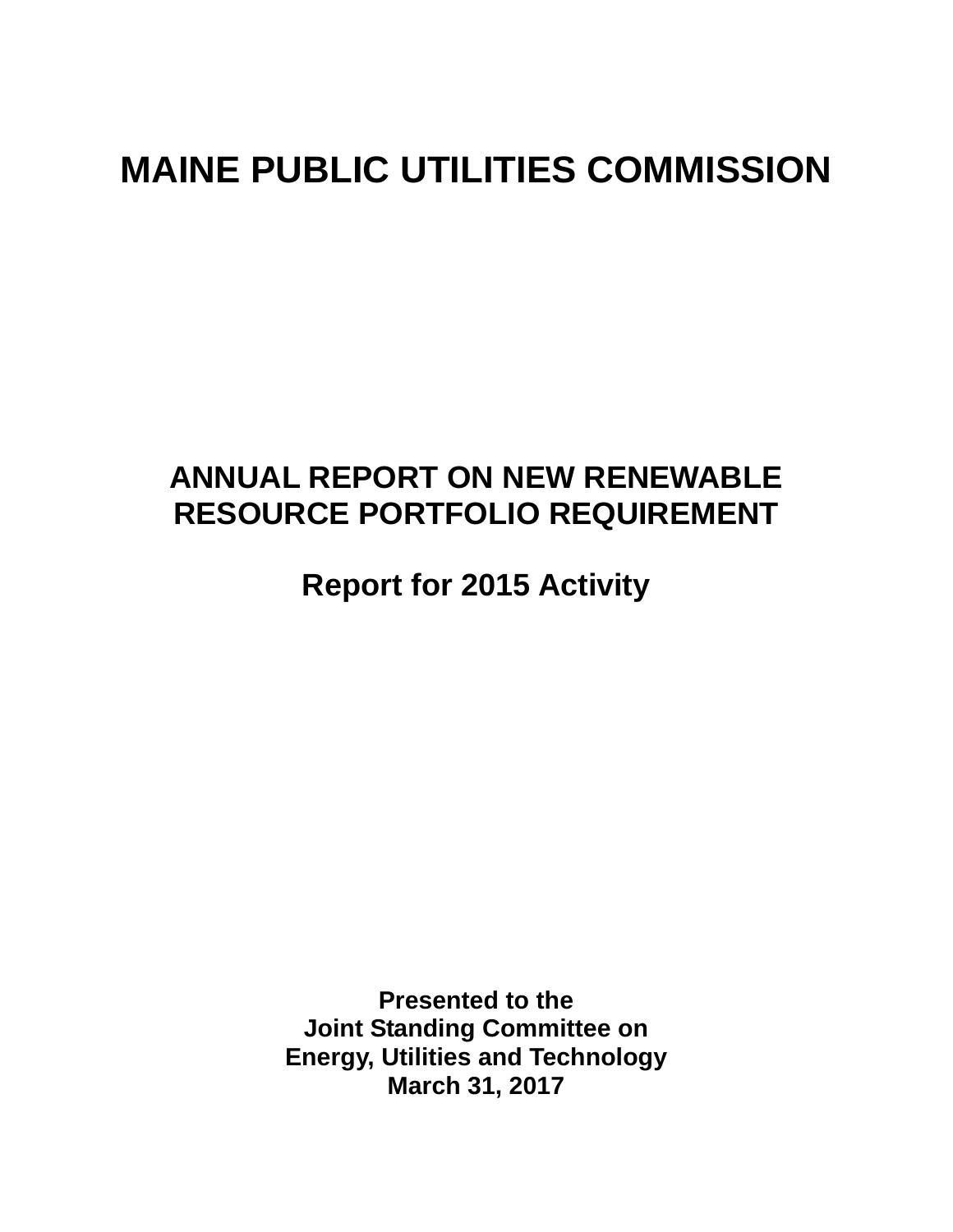## **TABLE OF CONTENTS**

| ı.  |    |                                                                       |  |  |  |
|-----|----|-----------------------------------------------------------------------|--|--|--|
| П.  |    |                                                                       |  |  |  |
|     | Α. | New Renewable Resource Portfolio Requirement (Class I)  3             |  |  |  |
|     | B. |                                                                       |  |  |  |
|     | C. |                                                                       |  |  |  |
|     | D. |                                                                       |  |  |  |
| Ш.  |    |                                                                       |  |  |  |
|     | Α. |                                                                       |  |  |  |
|     | B. |                                                                       |  |  |  |
|     | C. | New Renewable Portfolio Requirement (Class I); Resources and Cost     |  |  |  |
|     | D. | Eligible Resource Portfolio Requirement (Class II); Resource and Cost |  |  |  |
|     | Е. |                                                                       |  |  |  |
|     | F. |                                                                       |  |  |  |
| IV. |    |                                                                       |  |  |  |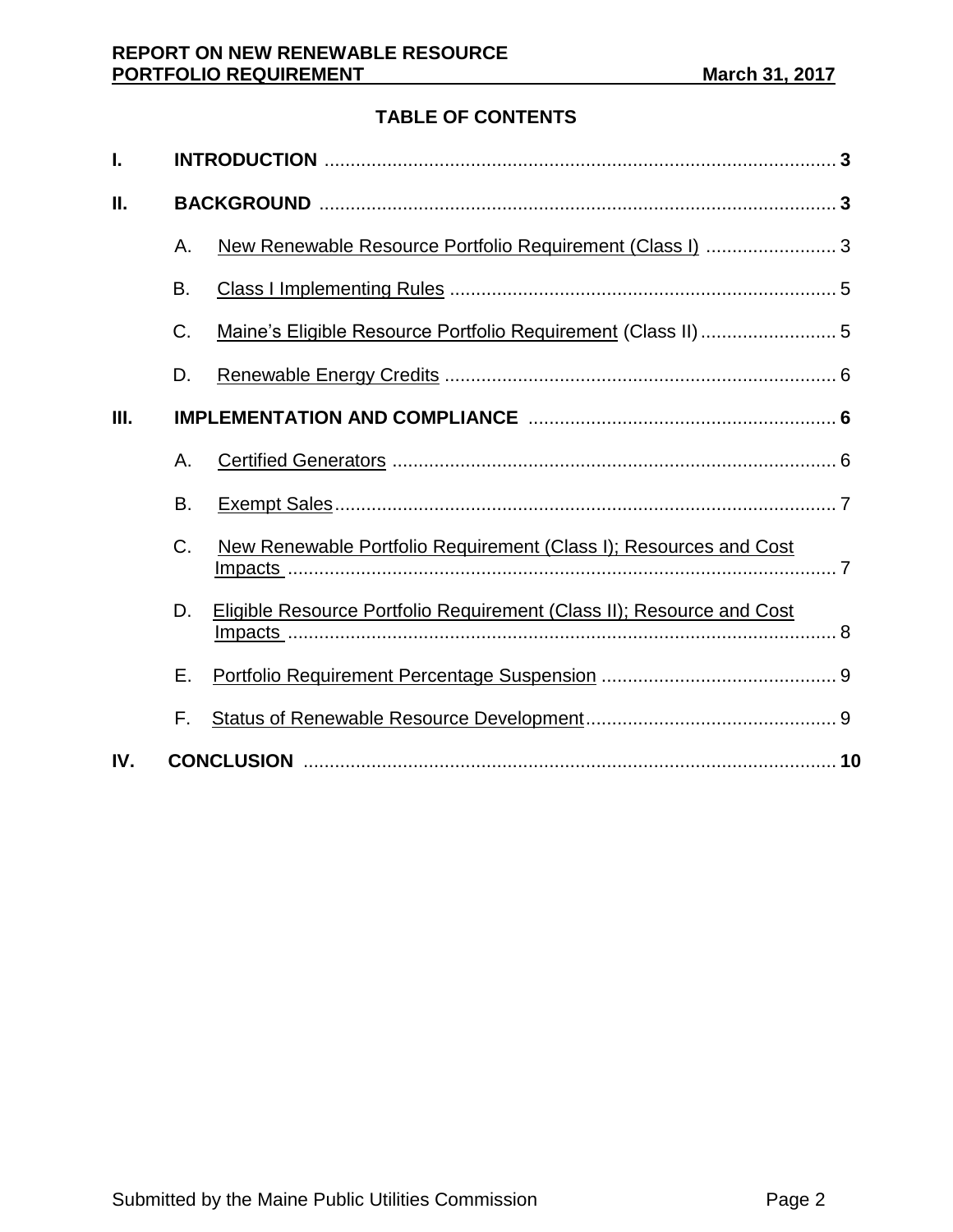## **I. INTRODUCTION**

During its 2007 session, the Legislature enacted an Act to Stimulate Demand for Renewable Energy  $(Act)$ .<sup>1</sup> The Act added a mandate that specified percentages of electricity that supply Maine's consumers come from "new" renewable resources. Generally, new renewable resources are renewable facilities that have an in-service date, resumed operation or were refurbished after September 1, 2005. The percentage requirement began at one percent in 2008 and increases in annual one percentage point increments to ten percent in 2017 and remains at ten percent thereafter, unless the Commission suspends the requirement pursuant to the provisions of the Act.

The Act contains an annual reporting requirement on the status of Class I renewable resource development and compliance with the portfolio requirement. The reporting provision specifies:

Annual Reports. No later than March 31, 2008 and annually thereafter, the Commission shall submit a report regarding the status of new renewable capacity resources in the State and New England, and compliance with the portfolio requirement required by this section to the joint standing committee of the Legislature having jurisdiction over utilities and energy matters. The report shall include, but is not limited to, a description of new renewable capacity resources available to meet the portfolio requirement required by this section, documentation of the loss of any existing renewable generation capacity in the State, the status of implementation of the new renewable resources portfolio requirement, including any suspensions pursuant to subsection D, and recommendations to stimulate investment in new renewable resources.

The Commission hereby submits its report to the Energy, Utilities and Technology Committee to describe the status of Maine's new renewable resource portfolio requirement. The Commission notes that this report is based on the most recently filed Competitive Electricity Provider (CEP) annual compliance reports, which were filed in July 2016 for calendar year 2015. Therefore, this report generally presents information on implementation and compliance with the portfolio requirement for calendar year 2015.

## **II. BACKGROUND**

## A. New Renewable Resource Portfolio Requirement (Class I)

As stated above, the new renewable resource portfolio requirement, referred to as Class  $I^2$  requires that specified percentages of electricity that supply Maine's

 $\overline{a}$ <sup>1</sup> P.L. 2007, ch. 403 (codified at 35-A M.R.S. § 3210(3-A)).

<sup>&</sup>lt;sup>2</sup> The "new" renewable resource requirement was designated as Class I in the Commission's implementing rules (Chapter 311) because the requirement is similar to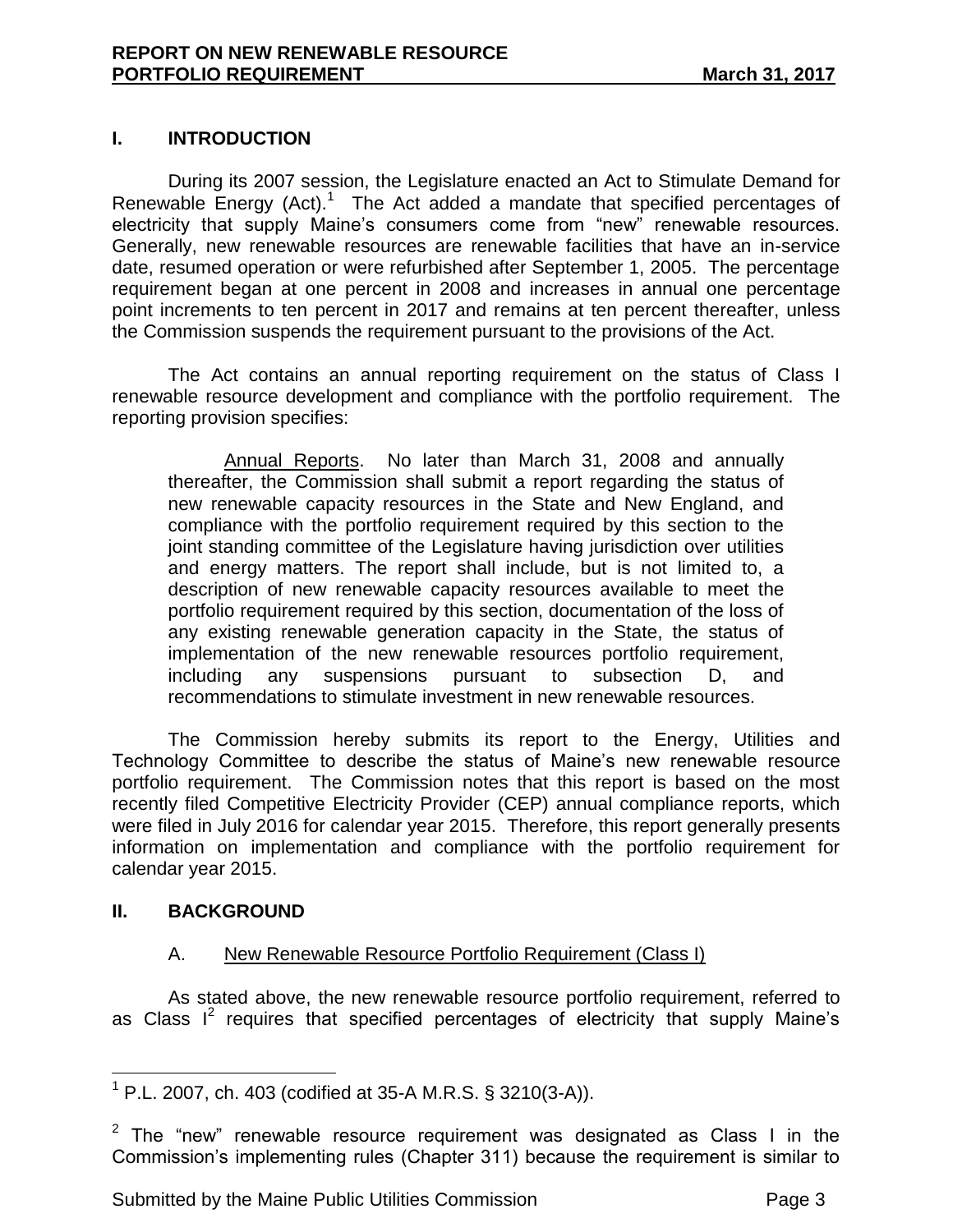consumers come from "new" renewable resources. $3$  The percentage requirement began at one percent in 2008 and increases in annual one percentage point increments to ten percent in 2017 and remains at ten percent thereafter. The Act specifies the resource type, capacity limit and the vintage requirements for the new renewable resource requirement. As specified in the Act, a new renewable resource used to satisfy the Class I portfolio requirement must be of the following types:

- fuel cells:
- $\blacksquare$  tidal power;
- solar arrays and installations;
- wind power installations;
- **qeothermal installations;**
- hydroelectric generators that meet all state and federal fish passage requirement; or
- biomass generators, including generators fueled by landfill gas.

In addition, except for wind power installations, the generating resource must not have a nameplate capacity that exceeds 100 MW. Moreover, the resource must satisfy one of four vintage requirements. These are:

- 1) Renewable capacity with an in-service date after September 1, 2005;
- 2) Renewable capacity that has been added to an existing facility after September 1, 2005;
- 3) Renewable capacity that has not operated for two years or was not recognized as a capacity resource by the New England Independent System Operator (ISO-NE) or the Northern Maine Independent System Administrator (NMISA) and has resumed operation or has been recognized by the ISO-NE or NMISA after September 1, 2005; and
- 4) Renewable capacity that has been refurbished after September 1, 2005 and is operating beyond its useful life or employing an alternate technology that significantly increases the efficiency of the generation process.

The Act also includes an "alternative compliance mechanism" (ACM) that allows suppliers to pay specified amounts into the Energy Efficiency and Renewable Resource Fund $4$  in lieu of compliance with the new renewable resource portfolio requirement, and

portfolio requirements in other New England states that are referred to as "Class I." Maine's pre-existing "eligible" resource portfolio requirement is designated as Class II.

<sup>3</sup> Contracts or standard offer arrangements that pre-date the effective date of the Act, 35-A M.R.S.§ 3210(3-A)(D), and sales to qualified Pine Tree Development Zone businesses, 35-A M.R.S. § 3210-B(4), are exempt from the portfolio requirement.

 $4$  The Energy Efficiency and Renewable Resource Fund was established to fund research, development and demonstration projects related to energy technologies. 35- A M.R.S. § 10121.

Submitted by the Maine Public Utilities Commission **Page 4** Page 4

 $\overline{a}$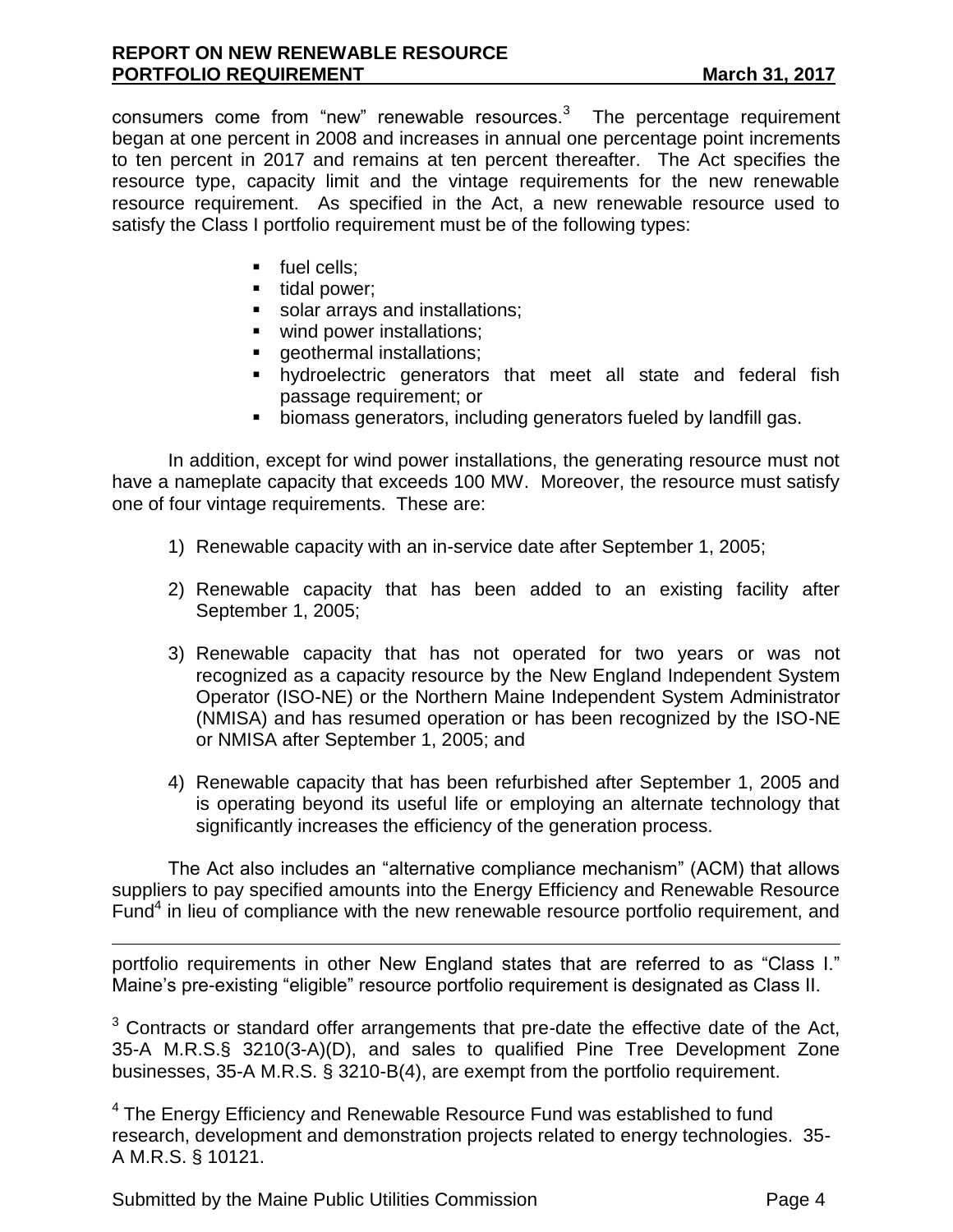states that the Commission shall set the alternative compliance payment rate in its implementing rules. In addition, the Act allows the Commission to suspend scheduled percentage increases in the portfolio requirement if it finds that investment in new renewable resources has not been sufficient for suppliers to satisfy the requirement, the requirement has burdened electricity customers without providing the benefits from new renewable resources or that there has been an over reliance on the ACM.

## B. Class I Implementing Rules

As required by the Act, the Commission modified its portfolio requirement rule (Chapter 311) to implement the "new" renewable resource requirement. $5$  The implementing rules establish a certification process that requires generators to precertify facilities as a new renewable resource under the requirements of the rule and provide for a Commission determination of resource eligibility on a case-by-case basis.<sup>6</sup> The rule also specifies that the Commission may revoke a certification if there is a material change in circumstance that renders the generation facility ineligible as a new renewable resource. Under the rules, a generator does not have to be located in Maine to be eligible as long as its power is used to serve load in New England.

As required by the Act, the rules establish an ACM that allows suppliers to make a payment in lieu of compliance with the new renewable resource portfolio requirement.<sup>7</sup> The rule established a base alternative compliance payment rate of \$57.12 per megawatt-hour (MWh) that is adjusted annually based on the Consumer Price Index. The alternative compliance payment rate in 2015 was \$67.07 per MWh.

Finally, the implementing rules allow suppliers to satisfy or "cure" a compliance deficiency in one calendar year during the following calendar year. This cure provision only applies if the supplier has satisfied at least two-thirds of its calendar year requirement. In addition, a supplier may "bank" any excess renewable credits in a calendar year for use in the next calendar year. However, a supplier may not use banked credits to satisfy more than one-third of the requirement in any year. $8$ 

## C. Maine's Eligible Resource Portfolio Requirement (Class II)

Maine's original restructuring legislation, which became effective in March 2000, included a 30% eligible resource portfolio requirement.<sup>9</sup> The eligible resource portfolio requirement, now referred to as Class II, mandated that each retail competitive

 $\overline{a}$ 

 $^9$  35-A M.R.S. § 3210(3).

<sup>5</sup> *Order Adopting Rule and Statement of Factual and Policy Basis,* Docket No. 2007-391 (Oct. 22, 2007).

 $6$  Chapter 311, § 3(B)(4).

 $<sup>7</sup>$  Chapter 311, § 3(C).</sup>

 $8$  Chapter 311, § 7(A) and (B).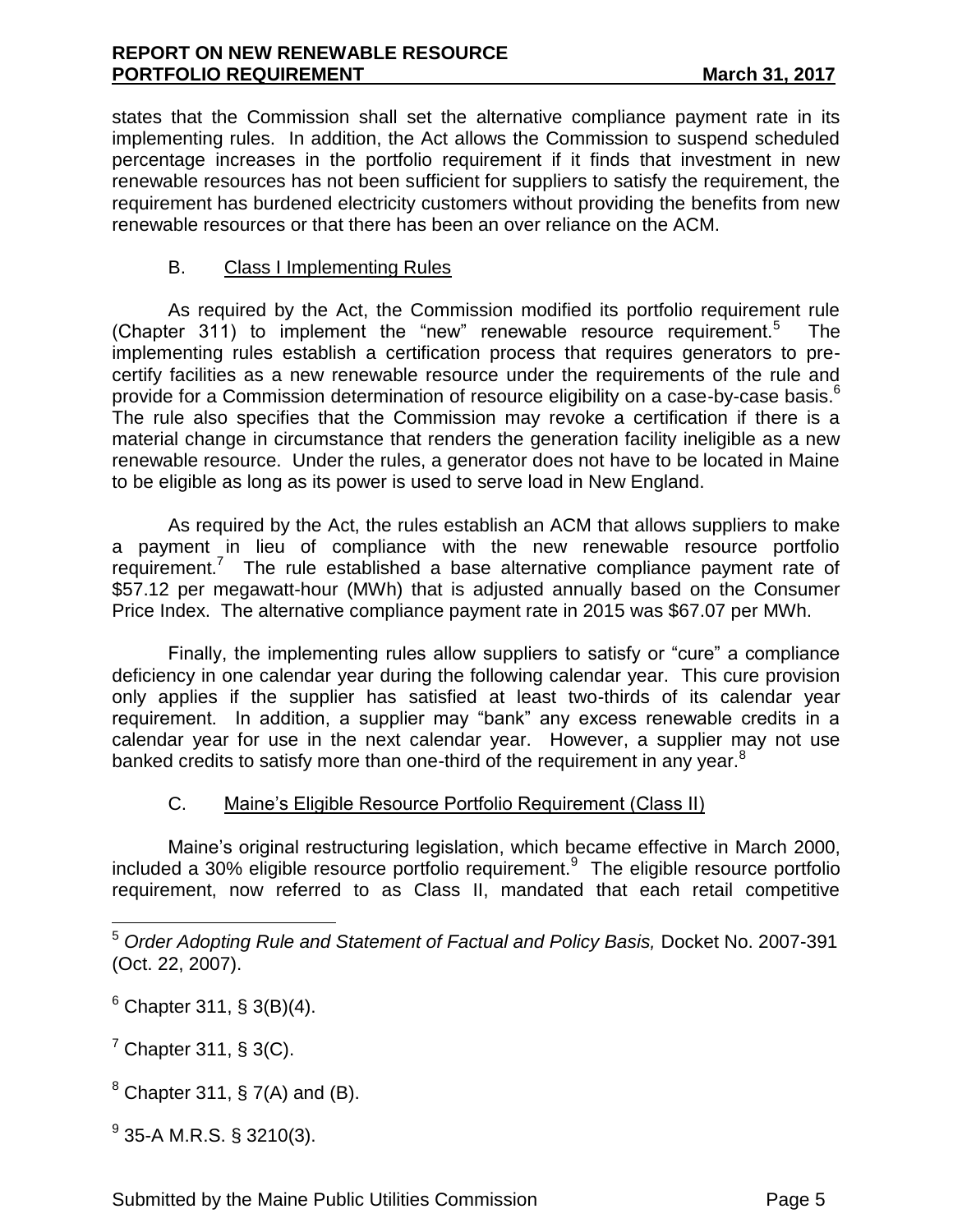#### **REPORT ON NEW RENEWABLE RESOURCE PORTFOLIO REQUIREMENT** March 31, 2017

electricity supplier meet at least 30% of its retail load in Maine from "eligible resources." Eligible resources are defined in statute as either renewable resources or efficient resources. Renewable resources are defined in statute as fuel cells, tidal power, solar arrays, wind power, geothermal installations, hydroelectric generators, biomass generators, and municipal solid waste facilities. Renewable resources may not exceed a production capacity of 100 megawatts. "Efficient" resources are cogeneration facilities that were constructed prior to 1997, meet a statutory efficient standard and may be fueled by fossil fuels.

## D. Renewable Energy Credits

Most of the compliance with Maine's portfolio requirements occurs through the purchase of renewable energy credits (RECs). The New England Power Pool (NEPOOL) has established a REC trading and tracking mechanism referred to as the Generation Information System (GIS). This system allows for the trading of the renewable attribute of a MWh separately from the energy value of the MWh. The GIS serves to significantly simplify compliance by suppliers and verification by regulatory commissions, and avoids double counting. Consistent with statutory direction,  $10$  the Commission requires suppliers in the ISO-NE to verify compliance with the portfolio requirement through the GIS. Because it is not part of ISO-NE, northern Maine does not participate in the NEPOOL GIS and has not had tracking system and, therefore, compliance during 2015 (as in prior years) has been verified through contractual documentation and market settlement data.<sup>11</sup>

## **III. IMPLEMENTATION AND COMPLIANCE**

## A. Certified Generators

 $\overline{a}$ 

The implementing rules require generation facilities to be certified by the Commission as a Class I new renewable resource before such facilities can be used to satisfy Maine's new renewable resource portfolio requirement. However, not all of the facilities that have been certified are in-service and many of the facilities are also eligible for portfolio requirements in other New England states.<sup>12</sup> Presently, there are approximately 100 certified facilities, with a total capacity of approximately 1,885 MW.

Submitted by the Maine Public Utilities Commission **Page 6** Page 6

 $10$  The portfolio requirement statute states that the Commission shall allow competitive providers to satisfy the portfolio requirements through the use of RECs if it determines that a reliable system of electrical attribute trading exists. 35-A M.R.S.§ 3210(8). The Commission has determined that the GIS is such a reliable system.

<sup>&</sup>lt;sup>11</sup> The Northern Maine System Administrator has recently filed for Commission authority to use a tracking and verification system in northern Maine (Docket No. 2017-00050).

 $12$  Information on the RPS Class I Renewable Resource Applications can be found at <http://www.maine.gov/mpuc/electricity/rps-class-I-list.shtml>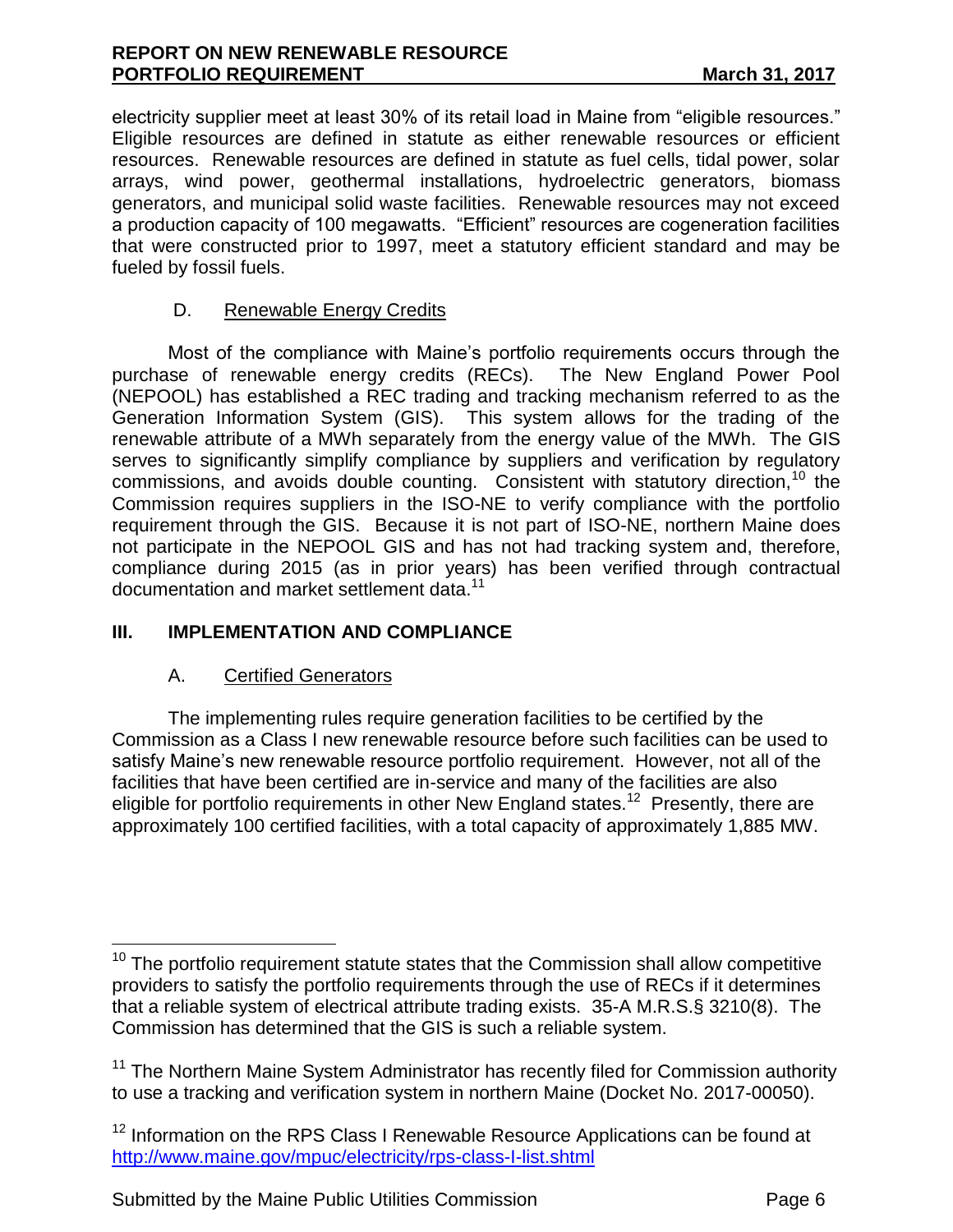## B. Exempt Sales

Electricity sales to serve qualified Pine Tree Development Zone businesses established under Title 30-A are exempt from the portfolio requirements. During 2015, approximately 105,031 MWh, or 0.85% of Maine's electricity sales as reported by the CEPs, were exempt from the new renewable resource portfolio requirement as a result of the Pine Tree Zone exemption.

#### C. New Renewable Portfolio Requirement (Class I); Resources and Cost **Impacts**

The following chart shows the mix of resources used to satisfy Maine's new renewable resource portfolio requirement during 2015.



#### Resources Used to Satisfy Class I Renewable Portfolio Requirements 2015

As the table below shows, the RECs from thirty facilities were used by suppliers to comply with the 2015 new renewable resource requirement. Twenty of the facilities are biomass, four are hydro, three are wind and one is a landfill gas. Twenty-five of the thirty facilities are located in Maine, two are located in New York, one is located in Connecticut, Massachusetts, and Vermont each. Of the approximately 891,757 RECs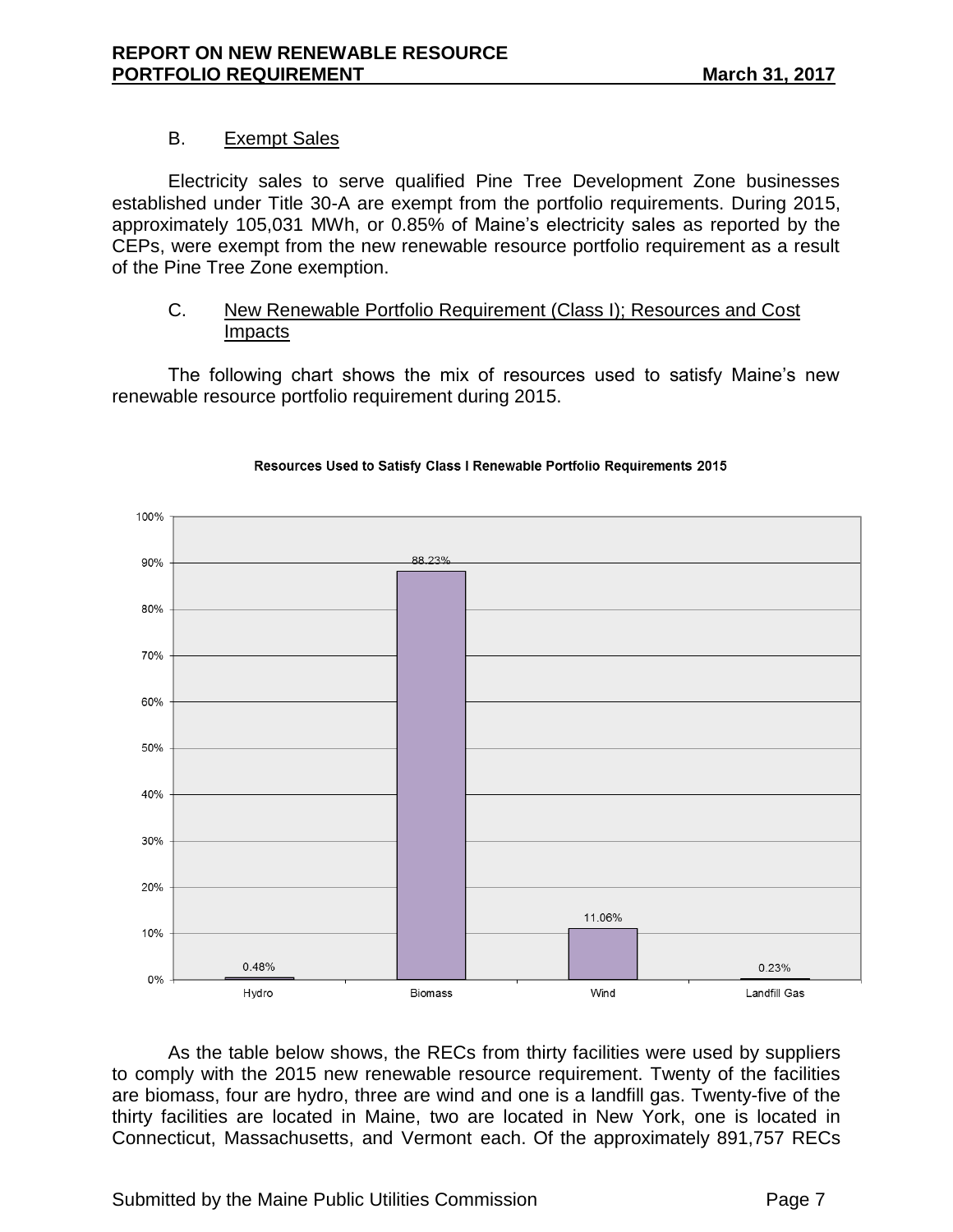| <b>Fuel Type and State</b> | <b>No. of Facilities</b> | <b>GIS Certificates</b> | % of Total |
|----------------------------|--------------------------|-------------------------|------------|
| Hydro - ME                 | 2                        | 3,379                   | 0.38%      |
| Hydro - CT                 |                          | 381                     | 0.04%      |
| Hydro - MA                 |                          | 552                     | 0.06%      |
| Biomass - ME               | 20                       | 786,764                 | 88.23%     |
| Wind - ME                  | 3                        | 97,816                  | 10.97%     |
| Wind - NY                  |                          | 807                     | 0.09%      |
| Wind - VT                  |                          |                         | $0.00\%$   |
| Landfill Gas - NY          |                          | 2,057                   | 0.23%      |
| <b>Total - Overall</b>     | 30                       | 891,757                 | 100.00%    |
| Total - ME                 | 25                       | 887,959                 | 99.57%     |

purchased to meet the 2015 portfolio requirement, 99% came from facilities located in Maine.

The cost to ratepayers of Maine's new renewable resource portfolio requirement is estimated by the cost of compliance by suppliers, primarily through their purchase of RECs. For calendar year 2015 $<sup>13</sup>$ , 72.38% of the Class 1 RPS requirement was satisfied</sup> through the purchase of RECs during that year, 0.0005% was satisfied through the ACM, 19.35% was satisfied using RECs banked from 2014 and 1.54% will be satisfied during the 2016 cure period allowed by the rule. Finally, 172,384 RECs were purchased in 2015 and banked for future use and an additional 5,290 RECs were purchased without any indication from the CEP whether the certificates were to be banked or would not be used. 899 RECs purchased in 2015 were used to satisfy the requirements for the 2014 RECs purchased during the cure period.

During 2015, the cost of RECs used for compliance ranged from approximately \$2.00 per MWh to \$42.50 per MWh, with an average cost of \$13.16 per MWh and a total cost of \$11,738,174. One supplier chose to satisfy a portion of the portfolio requirement through the ACM at the rate of \$66.06 per MWh for a total cost of \$3,018. Thus, the total cost to ratepayers during 2015 was \$11,741,192, which translates into an average rate impact of about one-tenth of a cent per kWh. This is equivalent to about 55 cents per month, or 1%, for a typical residential customer; \$50 per month for a medium commercial customer that uses 50,000 kWh per month; and \$500 per month for a large commercial/industrial customer that uses 500,000 kWh per month.

## D. Eligible Resources Portfolio Requirement (Class II); Resources and Cost **Impacts**

The following chart shows the mix of resources used to satisfy Maine's Class II renewable resource portfolio requirement during 2015.

 $\overline{a}$ 

<sup>&</sup>lt;sup>13</sup> The Commission notes that a small number of CEPs either ceased doing business or changed ownership since 2015 and did not meet the Chapter 311 RPS requirements. These CEPs served a small percentage of Maine's retail electricity load.

Submitted by the Maine Public Utilities Commission **Page 8** Page 8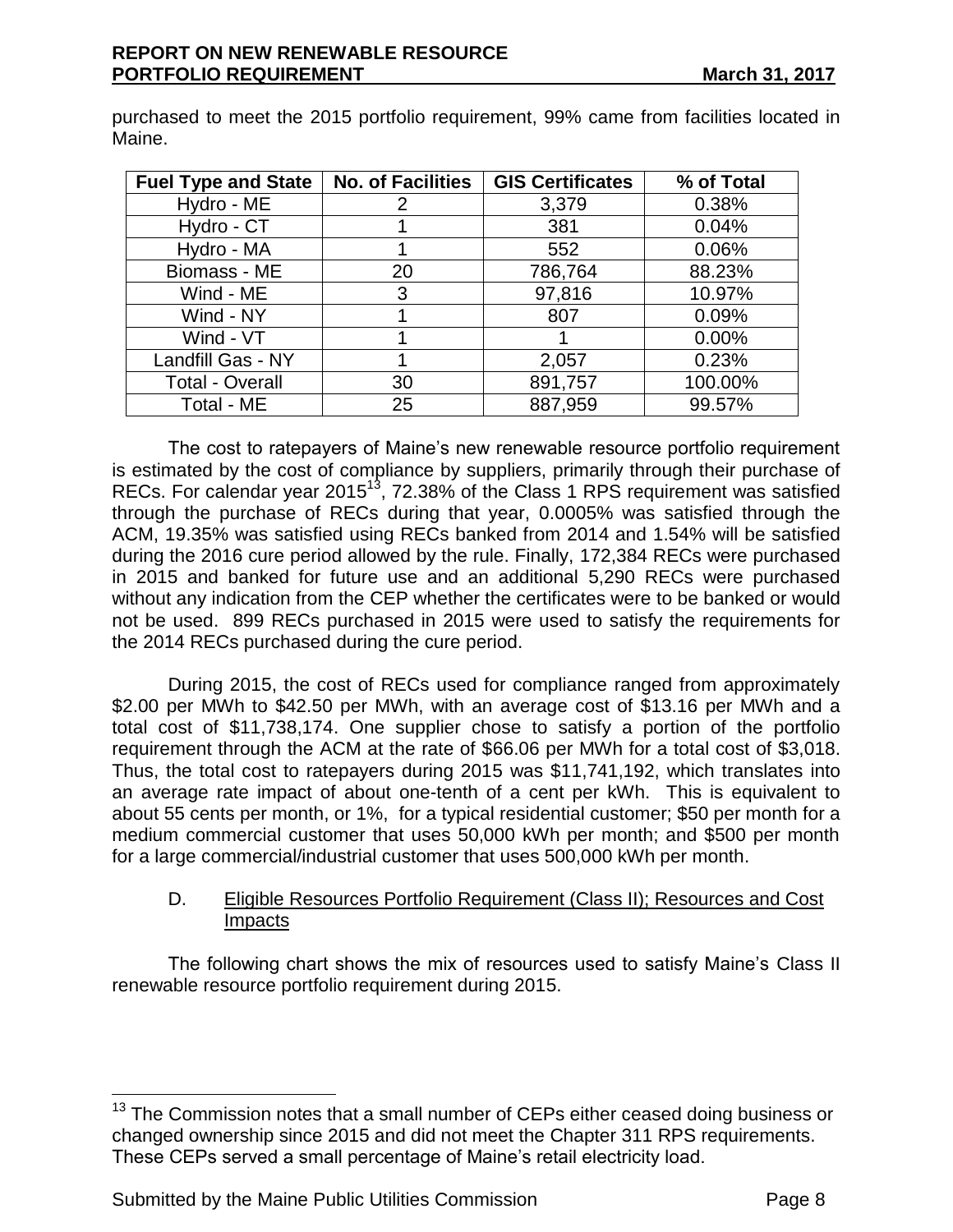

During 2015, the costs of RECs used to satisfy the Class II eligible resource portfolio requirement ranged from \$0.00 per MWh (some RECs were provided for free as part of an energy transaction) to \$2.00 per MWh, with an average cost of \$0.28 per MWh and a total cost of \$965,818. This is equivalent to about 5 cents per month for a typical residential customer, and \$4 and \$40 per month for medium and large commercial/industrial customers with the usage levels described above, respectively..

## E. Portfolio Requirement Percentage Suspension

The Act allows the Commission to suspend scheduled percentage increases in the Class I portfolio requirement if it finds that investment in new renewable resources has not been sufficient for suppliers to satisfy the requirement, the requirement has burdened electricity customers without providing the benefits from new renewable resources or that there has been an over reliance on the ACM. As specified in section III(C) above, nearly all of the compliance with the Class I portfolio requirement occurred through the purchase of RECs with very limited reliance on the ACM at an average REC cost that is substantially less than the alternative compliance payment. Thus, it appears clear that renewable resource development and operation has been sufficient for suppliers to satisfy the Class I portfolio requirement without reliance on the ACM. Accordingly, the Commission did not act to suspend percentage increases in the portfolio requirement in 2015.

## F. Status of Renewable Resource Development

Maine's portfolio requirement operates in conjunction with the portfolio